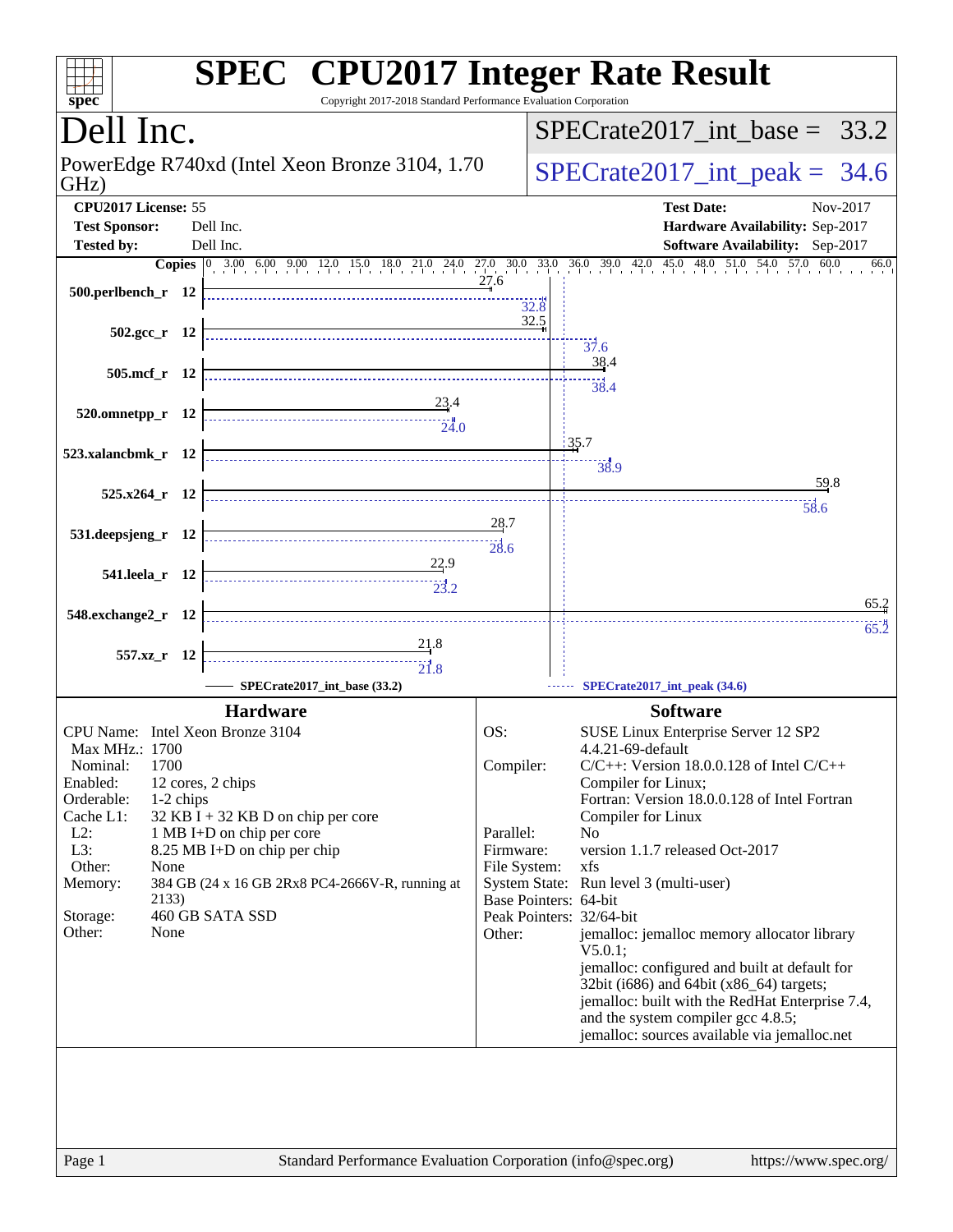

Copyright 2017-2018 Standard Performance Evaluation Corporation

### Dell Inc.

GHz) PowerEdge R740xd (Intel Xeon Bronze 3104, 1.70 SPECrate 2017 int peak = 34.6

SPECrate2017 int\_base =  $33.2$ 

**[CPU2017 License:](http://www.spec.org/auto/cpu2017/Docs/result-fields.html#CPU2017License)** 55 **[Test Date:](http://www.spec.org/auto/cpu2017/Docs/result-fields.html#TestDate)** Nov-2017 **[Test Sponsor:](http://www.spec.org/auto/cpu2017/Docs/result-fields.html#TestSponsor)** Dell Inc. **[Hardware Availability:](http://www.spec.org/auto/cpu2017/Docs/result-fields.html#HardwareAvailability)** Sep-2017 **[Tested by:](http://www.spec.org/auto/cpu2017/Docs/result-fields.html#Testedby)** Dell Inc. **[Software Availability:](http://www.spec.org/auto/cpu2017/Docs/result-fields.html#SoftwareAvailability)** Sep-2017

#### **[Results Table](http://www.spec.org/auto/cpu2017/Docs/result-fields.html#ResultsTable)**

|                                                 |               |                |       | <b>Base</b>    |       |                |       |               |                |              | <b>Peak</b>    |              |                |              |
|-------------------------------------------------|---------------|----------------|-------|----------------|-------|----------------|-------|---------------|----------------|--------------|----------------|--------------|----------------|--------------|
| <b>Benchmark</b>                                | <b>Copies</b> | <b>Seconds</b> | Ratio | <b>Seconds</b> | Ratio | <b>Seconds</b> | Ratio | <b>Copies</b> | <b>Seconds</b> | <b>Ratio</b> | <b>Seconds</b> | <b>Ratio</b> | <b>Seconds</b> | <b>Ratio</b> |
| 500.perlbench_r                                 | 12            | 696            | 27.5  | 691            | 27.6  | 692            | 27.6  | 12            | 588            | 32.5         | 583            | 32.8         | 582            | 32.8         |
| $502.\text{gcc}$ _r                             | 12            | 523            | 32.5  | 522            | 32.5  | 519            | 32.8  | 12            | 452            | 37.6         | 452            | 37.6         | 452            | 37.6         |
| $505$ .mcf r                                    | 12            | 506            | 38.3  | 504            | 38.5  | 505            | 38.4  | 12            | 505            | 38.4         | 505            | 38.4         | 506            | 38.3         |
| 520.omnetpp_r                                   | 12            | 675            | 23.3  | 669            | 23.5  | 673            | 23.4  | 12            | 657            | 24.0         | 661            | 23.8         | 655            | 24.0         |
| 523.xalancbmk r                                 | 12            | 358            | 35.4  | 353            | 35.9  | 355            | 35.7  | 12            | 325            | 39.0         | 326            | 38.9         | 326            | 38.9         |
| 525.x264 r                                      | 12            | 351            | 59.8  | 351            | 59.9  | 351            | 59.8  | 12            | 359            | 58.6         | 359            | 58.6         | 359            | 58.6         |
| $531.$ deepsjeng $_r$                           | 12            | 479            | 28.7  | 479            | 28.7  | 479            | 28.7  | 12            | 482            | 28.5         | 481            | 28.6         | 481            | 28.6         |
| 541.leela r                                     | 12            | 866            | 22.9  | 866            | 22.9  | 866            | 22.9  | 12            | 854            | 23.3         | 856            | 23.2         | 856            | 23.2         |
| 548.exchange2_r                                 | 12            | 482            | 65.2  | 482            | 65.2  | 481            | 65.4  | 12            | 482            | 65.2         | 481            | 65.4         | 482            | 65.2         |
| 557.xz r                                        | 12            | 597            | 21.7  | 596            | 21.8  | 596            | 21.8  | 12            | 597            | 21.7         | 595            | 21.8         | 595            | 21.8         |
| $SPECrate2017$ int base =                       |               |                | 33.2  |                |       |                |       |               |                |              |                |              |                |              |
| $CDFC_{\text{tot}}t_0$ 1017 $\omega t$ nook $=$ |               |                | 21    |                |       |                |       |               |                |              |                |              |                |              |

**[SPECrate2017\\_int\\_peak =](http://www.spec.org/auto/cpu2017/Docs/result-fields.html#SPECrate2017intpeak) 34.6**

Results appear in the [order in which they were run](http://www.spec.org/auto/cpu2017/Docs/result-fields.html#RunOrder). Bold underlined text [indicates a median measurement](http://www.spec.org/auto/cpu2017/Docs/result-fields.html#Median).

#### **[Submit Notes](http://www.spec.org/auto/cpu2017/Docs/result-fields.html#SubmitNotes)**

 The numactl mechanism was used to bind copies to processors. The config file option 'submit' was used to generate numactl commands to bind each copy to a specific processor. For details, please see the config file.

### **[Operating System Notes](http://www.spec.org/auto/cpu2017/Docs/result-fields.html#OperatingSystemNotes)**

Stack size set to unlimited using "ulimit -s unlimited"

### **[General Notes](http://www.spec.org/auto/cpu2017/Docs/result-fields.html#GeneralNotes)**

Environment variables set by runcpu before the start of the run: LD\_LIBRARY\_PATH = "/home/temi/cpu2017/lib/ia32:/home/temi/cpu2017/lib/intel64" LD\_LIBRARY\_PATH = "\$LD\_LIBRARY\_PATH:/home/temi/cpu2017/je5.0.1-32:/home/temi/cpu2017/je5.0.1-64" Binaries compiled on a system with 1x Intel Core i7-4790 CPU + 32GB RAM memory using Redhat Enterprise Linux 7.4 Transparent Huge Pages enabled by default Prior to runcpu invocation Filesystem page cache synced and cleared with: sync; echo 3> /proc/sys/vm/drop\_caches runcpu command invoked through numactl i.e.: numactl --interleave=all runcpu <etc>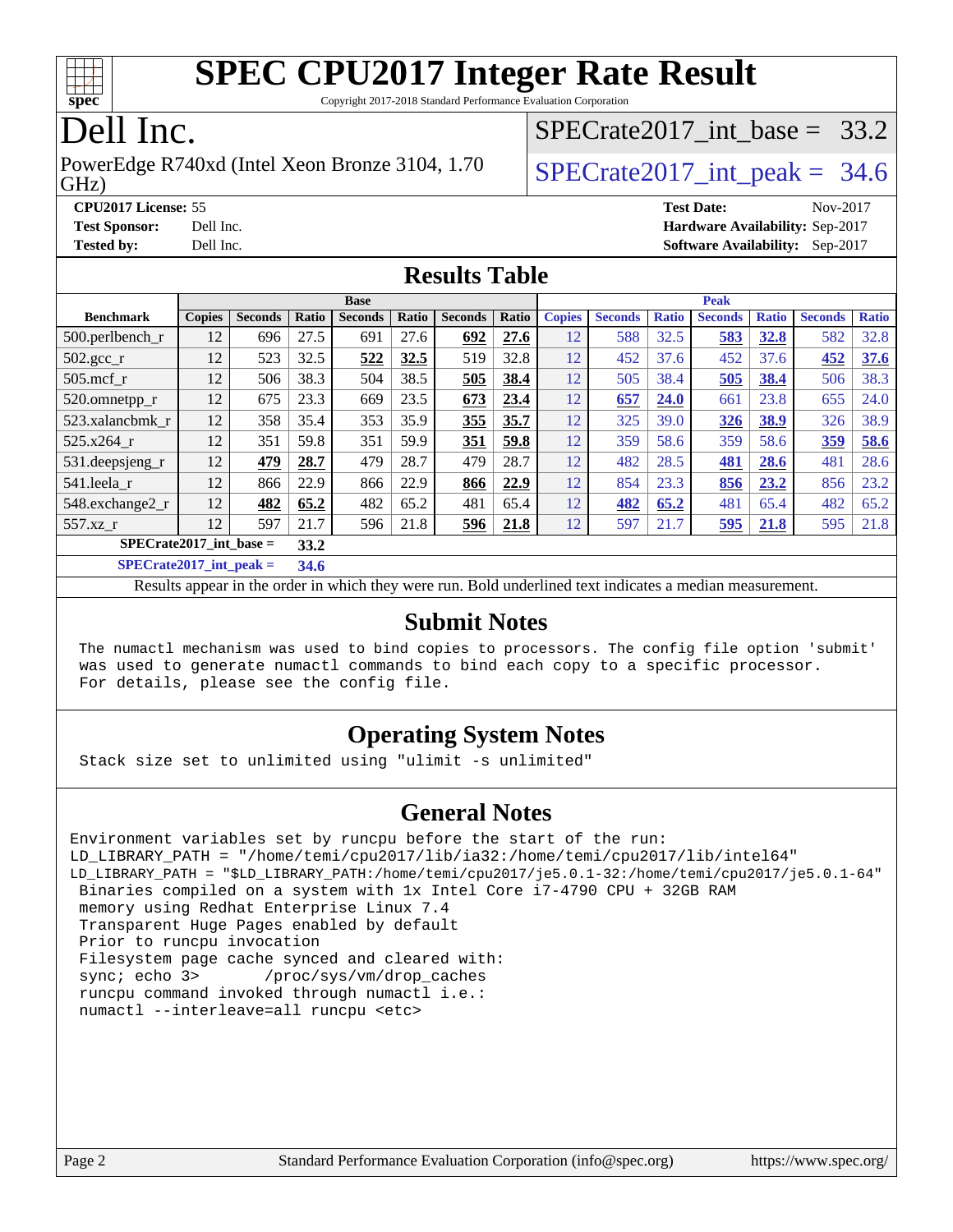

Copyright 2017-2018 Standard Performance Evaluation Corporation

### Dell Inc.

GHz) PowerEdge R740xd (Intel Xeon Bronze 3104, 1.70 SPECrate 2017 int peak = 34.6

[SPECrate2017\\_int\\_base =](http://www.spec.org/auto/cpu2017/Docs/result-fields.html#SPECrate2017intbase) 33.2

**[CPU2017 License:](http://www.spec.org/auto/cpu2017/Docs/result-fields.html#CPU2017License)** 55 **[Test Date:](http://www.spec.org/auto/cpu2017/Docs/result-fields.html#TestDate)** Nov-2017 **[Test Sponsor:](http://www.spec.org/auto/cpu2017/Docs/result-fields.html#TestSponsor)** Dell Inc. **[Hardware Availability:](http://www.spec.org/auto/cpu2017/Docs/result-fields.html#HardwareAvailability)** Sep-2017 **[Tested by:](http://www.spec.org/auto/cpu2017/Docs/result-fields.html#Testedby)** Dell Inc. **[Software Availability:](http://www.spec.org/auto/cpu2017/Docs/result-fields.html#SoftwareAvailability)** Sep-2017

#### **[Platform Notes](http://www.spec.org/auto/cpu2017/Docs/result-fields.html#PlatformNotes)**

Page 3 Standard Performance Evaluation Corporation [\(info@spec.org\)](mailto:info@spec.org) <https://www.spec.org/> BIOS settings: Sub NUMA Cluster enabled Virtualization Technology disabled System Profile set to Custom CPU Performance set to Maximum Performance C States set to Autonomous C1E disabled Uncore Frequency set to Dynamic Energy Efficiency Policy set to Performance Memory Patrol Scrub disabled CPU Interconnect Bus Link Power Management disabled PCI ASPM L1 Link Power Management disabled Sysinfo program /home/temi/cpu2017/bin/sysinfo Rev: r5797 of 2017-06-14 96c45e4568ad54c135fd618bcc091c0f running on linux-bgfp Mon Nov 6 14:57:30 2017 SUT (System Under Test) info as seen by some common utilities. For more information on this section, see <https://www.spec.org/cpu2017/Docs/config.html#sysinfo> From /proc/cpuinfo model name : Intel(R) Xeon(R) Bronze 3104 CPU @ 1.70GHz 2 "physical id"s (chips) 12 "processors" cores, siblings (Caution: counting these is hw and system dependent. The following excerpts from /proc/cpuinfo might not be reliable. Use with caution.) cpu cores : 6 siblings : 6 physical 0: cores 0 1 2 3 4 5 physical 1: cores 0 1 2 3 4 5 From lscpu: Architecture: x86\_64 CPU op-mode(s): 32-bit, 64-bit Byte Order: Little Endian  $CPU(s):$  12 On-line CPU(s) list: 0-11 Thread(s) per core: 1 Core(s) per socket: 6 Socket(s): 2 NUMA node(s): 2 Vendor ID: GenuineIntel CPU family: 6 Model: 85 Model name:  $Intel(R)$  Xeon(R) Bronze 3104 CPU @ 1.70GHz Stepping: 4 CPU MHz: 1696.013 **(Continued on next page)**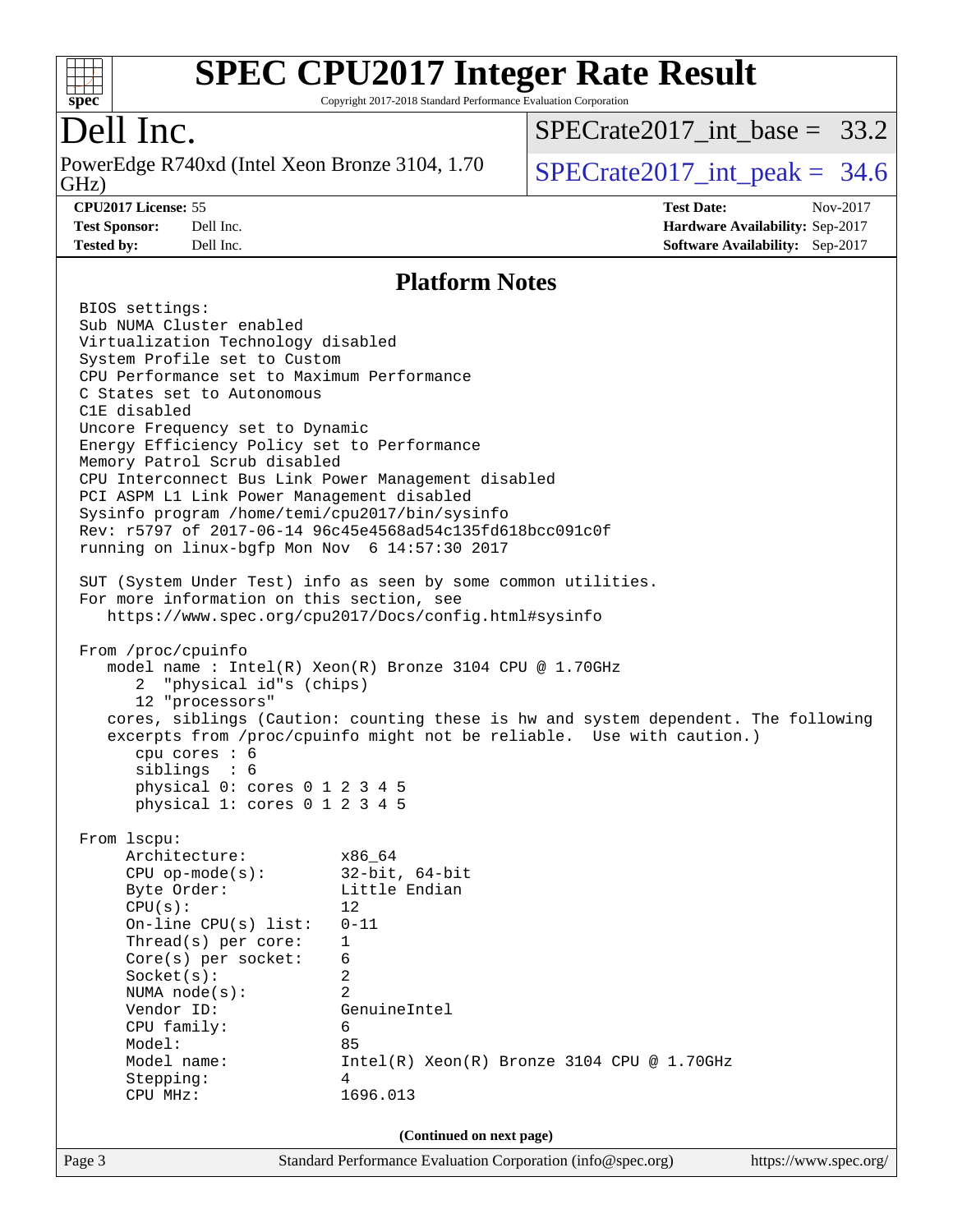

Copyright 2017-2018 Standard Performance Evaluation Corporation

### Dell Inc.

PowerEdge R740xd (Intel Xeon Bronze 3104, 1.70<br>GHz)

[SPECrate2017\\_int\\_base =](http://www.spec.org/auto/cpu2017/Docs/result-fields.html#SPECrate2017intbase) 33.2

 $SPECTate 2017\_int\_peak = 34.6$ **[CPU2017 License:](http://www.spec.org/auto/cpu2017/Docs/result-fields.html#CPU2017License)** 55 **[Test Date:](http://www.spec.org/auto/cpu2017/Docs/result-fields.html#TestDate)** Nov-2017

**[Test Sponsor:](http://www.spec.org/auto/cpu2017/Docs/result-fields.html#TestSponsor)** Dell Inc. **[Hardware Availability:](http://www.spec.org/auto/cpu2017/Docs/result-fields.html#HardwareAvailability)** Sep-2017 **[Tested by:](http://www.spec.org/auto/cpu2017/Docs/result-fields.html#Testedby)** Dell Inc. **[Software Availability:](http://www.spec.org/auto/cpu2017/Docs/result-fields.html#SoftwareAvailability)** Sep-2017

#### **[Platform Notes \(Continued\)](http://www.spec.org/auto/cpu2017/Docs/result-fields.html#PlatformNotes)**

| BogoMIPS:<br>Virtualization:<br>L1d cache:<br>Lli cache:<br>$L2$ cache:<br>L3 cache:<br>NUMA $node0$ $CPU(s):$<br>NUMA $node1$ $CPU(s)$ :<br>Flags:                                                                                                                                                | 3392.02<br>$VT - x$<br>32K<br>32K<br>1024K<br>8448K<br>0, 2, 4, 6, 8, 10<br>1, 3, 5, 7, 9, 11<br>fpu vme de pse tsc msr pae mce cx8 apic sep mtrr pge mca cmov<br>pat pse36 clflush dts acpi mmx fxsr sse sse2 ss ht tm pbe syscall nx pdpelgb rdtscp<br>lm constant_tsc art arch_perfmon pebs bts rep_good nopl xtopology nonstop_tsc<br>aperfmperf eagerfpu pni pclmulqdq dtes64 monitor ds_cpl vmx smx est tm2 ssse3 sdbg<br>fma cx16 xtpr pdcm pcid dca sse4_1 sse4_2 x2apic movbe popcnt tsc_deadline_timer aes<br>xsave avx f16c rdrand lahf_lm abm 3dnowprefetch arat epb pln pts dtherm intel_pt<br>tpr_shadow vnmi flexpriority ept vpid fsgsbase tsc_adjust bmil hle avx2 smep bmi2<br>erms invpcid rtm cqm mpx avx512f avx512dq rdseed adx smap clflushopt clwb avx512cd<br>avx512bw avx512vl xsaveopt xsavec xgetbvl cqm_llc cqm_occup_llc |
|----------------------------------------------------------------------------------------------------------------------------------------------------------------------------------------------------------------------------------------------------------------------------------------------------|--------------------------------------------------------------------------------------------------------------------------------------------------------------------------------------------------------------------------------------------------------------------------------------------------------------------------------------------------------------------------------------------------------------------------------------------------------------------------------------------------------------------------------------------------------------------------------------------------------------------------------------------------------------------------------------------------------------------------------------------------------------------------------------------------------------------------------------------------------|
| /proc/cpuinfo cache data<br>cache size : 8448 KB                                                                                                                                                                                                                                                   |                                                                                                                                                                                                                                                                                                                                                                                                                                                                                                                                                                                                                                                                                                                                                                                                                                                        |
| physical chip.<br>$available: 2 nodes (0-1)$<br>node 0 cpus: 0 2 4 6 8 10<br>node 0 size: 192920 MB<br>node 0 free: 192273 MB<br>node 1 cpus: 1 3 5 7 9 11<br>node 1 size: 193504 MB<br>node 1 free: 192865 MB<br>node distances:<br>node 0<br>$\overline{\phantom{1}}$<br>0: 10 21<br>1:<br>21 10 | From numactl --hardware WARNING: a numactl 'node' might or might not correspond to a                                                                                                                                                                                                                                                                                                                                                                                                                                                                                                                                                                                                                                                                                                                                                                   |
| From /proc/meminfo<br>MemTotal:<br>395699196 kB<br>HugePages_Total:<br>0<br>Hugepagesize: 2048 kB                                                                                                                                                                                                  |                                                                                                                                                                                                                                                                                                                                                                                                                                                                                                                                                                                                                                                                                                                                                                                                                                                        |
| /usr/bin/lsb_release -d<br>SUSE Linux Enterprise Server 12 SP2                                                                                                                                                                                                                                     |                                                                                                                                                                                                                                                                                                                                                                                                                                                                                                                                                                                                                                                                                                                                                                                                                                                        |
| From /etc/*release* /etc/*version*<br>SuSE-release:<br>SUSE Linux Enterprise Server 12 (x86_64)<br>VERSION = 12                                                                                                                                                                                    |                                                                                                                                                                                                                                                                                                                                                                                                                                                                                                                                                                                                                                                                                                                                                                                                                                                        |
|                                                                                                                                                                                                                                                                                                    | (Continued on next page)                                                                                                                                                                                                                                                                                                                                                                                                                                                                                                                                                                                                                                                                                                                                                                                                                               |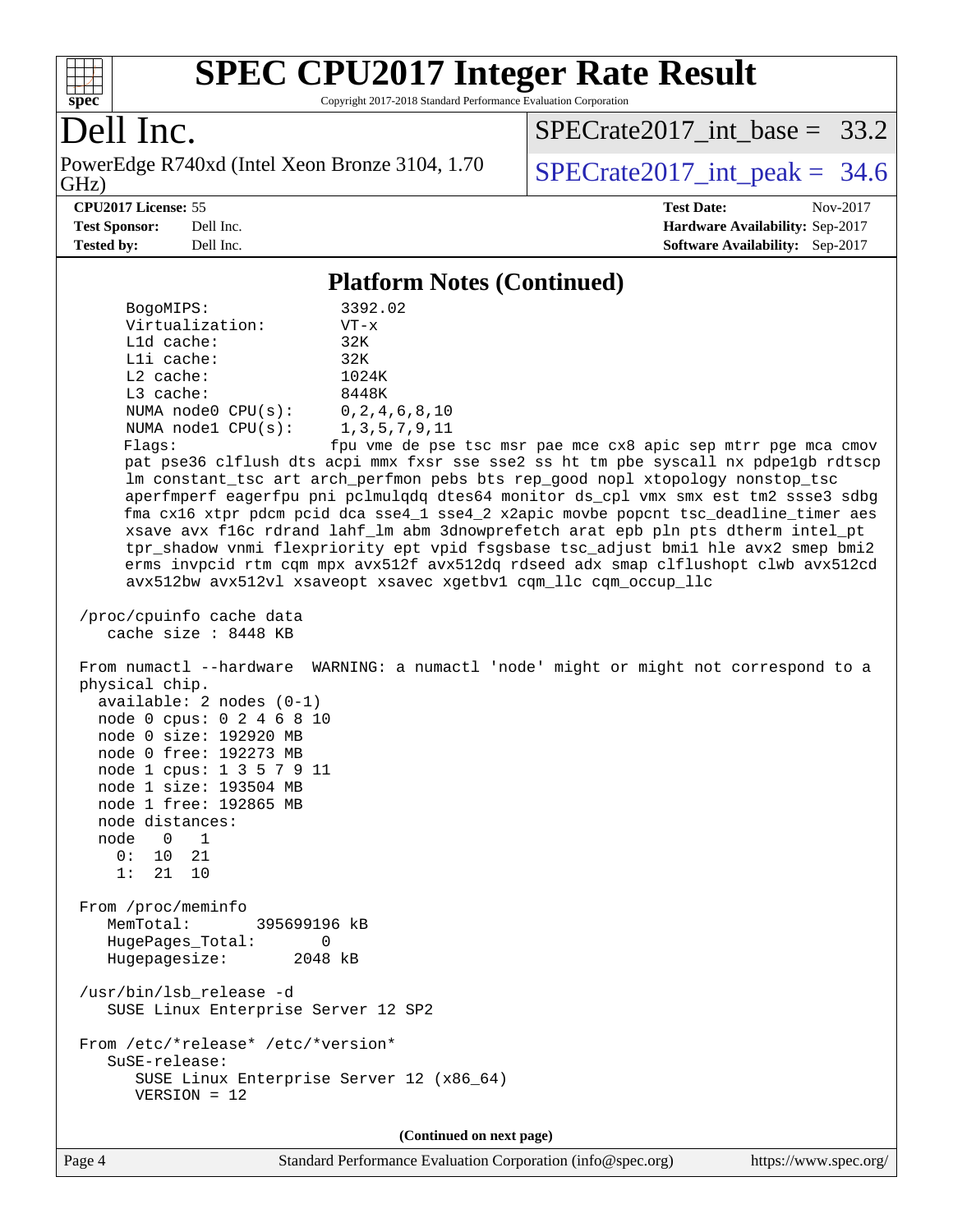#### $\pm$   $\mu$ **[spec](http://www.spec.org/)**

# **[SPEC CPU2017 Integer Rate Result](http://www.spec.org/auto/cpu2017/Docs/result-fields.html#SPECCPU2017IntegerRateResult)**

Copyright 2017-2018 Standard Performance Evaluation Corporation

## Dell Inc.

GHz) PowerEdge R740xd (Intel Xeon Bronze 3104, 1.70 SPECrate 2017 int peak = 34.6

SPECrate2017 int\_base =  $33.2$ 

**[Tested by:](http://www.spec.org/auto/cpu2017/Docs/result-fields.html#Testedby)** Dell Inc. **[Software Availability:](http://www.spec.org/auto/cpu2017/Docs/result-fields.html#SoftwareAvailability)** Sep-2017

**[CPU2017 License:](http://www.spec.org/auto/cpu2017/Docs/result-fields.html#CPU2017License)** 55 **[Test Date:](http://www.spec.org/auto/cpu2017/Docs/result-fields.html#TestDate)** Nov-2017 **[Test Sponsor:](http://www.spec.org/auto/cpu2017/Docs/result-fields.html#TestSponsor)** Dell Inc. **[Hardware Availability:](http://www.spec.org/auto/cpu2017/Docs/result-fields.html#HardwareAvailability)** Sep-2017

#### **[Platform Notes \(Continued\)](http://www.spec.org/auto/cpu2017/Docs/result-fields.html#PlatformNotes)**

Page 5 Standard Performance Evaluation Corporation [\(info@spec.org\)](mailto:info@spec.org) <https://www.spec.org/> PATCHLEVEL = 2 # This file is deprecated and will be removed in a future service pack or release. # Please check /etc/os-release for details about this release. os-release: NAME="SLES" VERSION="12-SP2" VERSION\_ID="12.2" PRETTY\_NAME="SUSE Linux Enterprise Server 12 SP2" ID="sles" ANSI\_COLOR="0;32" CPE\_NAME="cpe:/o:suse:sles:12:sp2" uname -a: Linux linux-bgfp 4.4.21-69-default #1 SMP Tue Oct 25 10:58:20 UTC 2016 (9464f67) x86\_64 x86\_64 x86\_64 GNU/Linux run-level 3 Nov 6 14:50 SPEC is set to: /home/temi/cpu2017 Filesystem Type Size Used Avail Use% Mounted on /dev/sda4 xfs 405G 32G 374G 8% /home Additional information from dmidecode follows. WARNING: Use caution when you interpret this section. The 'dmidecode' program reads system data which is "intended to allow hardware to be accurately determined", but the intent may not be met, as there are frequent changes to hardware, firmware, and the "DMTF SMBIOS" standard. BIOS Dell Inc. 1.1.7 08/10/2017 Memory: 22x 00AD00B300AD HMA82GR7AFR8N-VK 16 GB 2 rank 2666, configured at 2133 2x 00CE063200CE M393A2K43BB1-CTD 16 GB 2 rank 2666, configured at 2133 (End of data from sysinfo program) **[Compiler Version Notes](http://www.spec.org/auto/cpu2017/Docs/result-fields.html#CompilerVersionNotes)** ============================================================================== CC 500.perlbench  $r(base)$  502.gcc  $r(base)$  505.mcf  $r(base, peak)$  $525.x264_r(base, peak)$  557.xz $r(base, peak)$ ----------------------------------------------------------------------------- icc (ICC) 18.0.0 20170811 Copyright (C) 1985-2017 Intel Corporation. All rights reserved. ------------------------------------------------------------------------------ ============================================================================== CC 500.perlbench\_r(peak) 502.gcc\_r(peak) ------------------------------------------------------------------------------ **(Continued on next page)**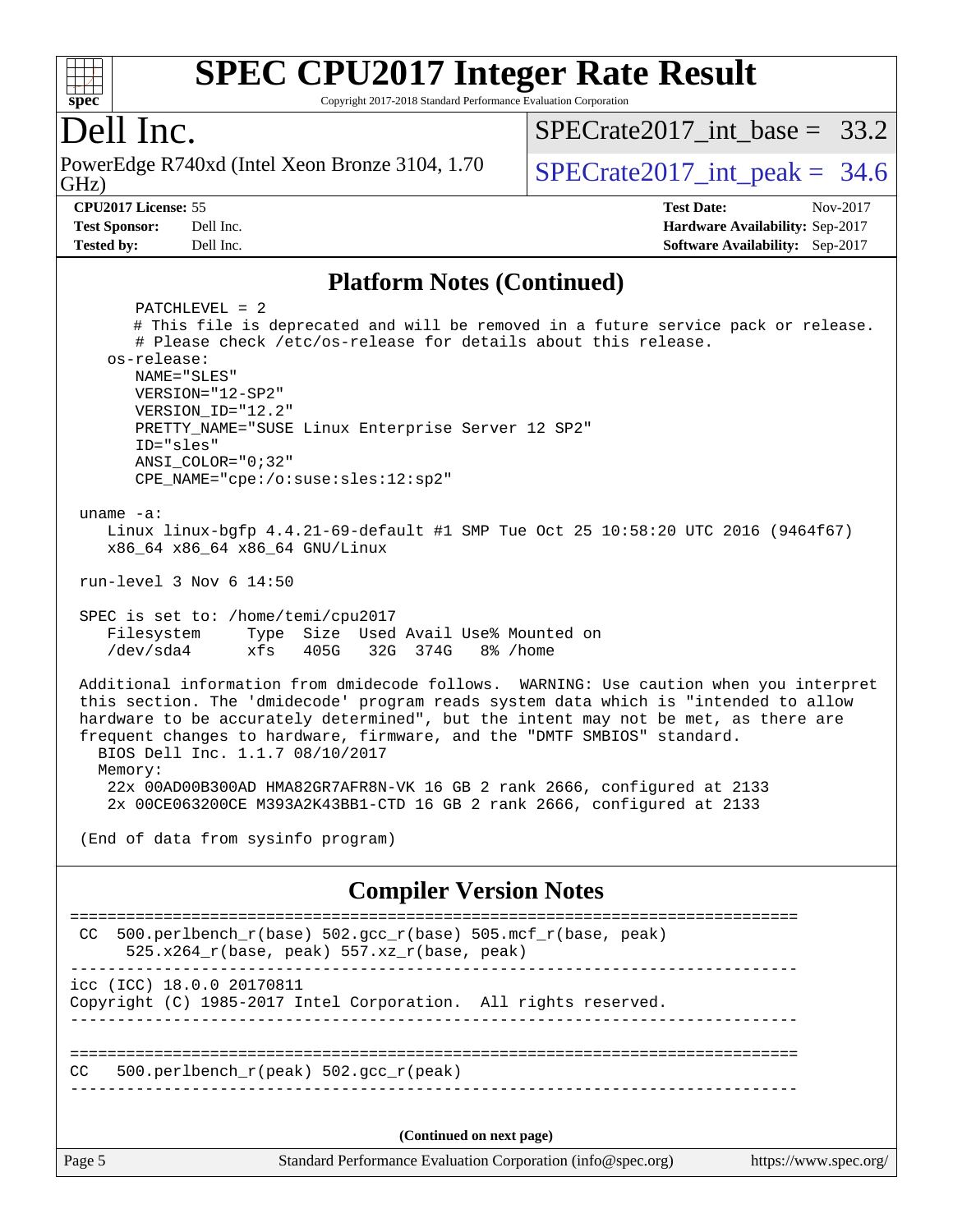

Copyright 2017-2018 Standard Performance Evaluation Corporation

### Dell Inc.

GHz) PowerEdge R740xd (Intel Xeon Bronze 3104, 1.70  $SPECTate 2017\_int\_peak = 34.6$ 

SPECrate2017 int\_base =  $33.2$ 

| <b>Test Sponsor:</b> | Dell Inc |
|----------------------|----------|
| <b>Tested by:</b>    | Dell Inc |

**[CPU2017 License:](http://www.spec.org/auto/cpu2017/Docs/result-fields.html#CPU2017License)** 55 **[Test Date:](http://www.spec.org/auto/cpu2017/Docs/result-fields.html#TestDate)** Nov-2017 **[Test Sponsor:](http://www.spec.org/auto/cpu2017/Docs/result-fields.html#TestSponsor)** Deliver Sponsor: **[Hardware Availability:](http://www.spec.org/auto/cpu2017/Docs/result-fields.html#HardwareAvailability)** Sep-2017 **[Tested by:](http://www.spec.org/auto/cpu2017/Docs/result-fields.html#Testedby)** Deliver and **[Software Availability:](http://www.spec.org/auto/cpu2017/Docs/result-fields.html#SoftwareAvailability)** Sep-2017

#### **[Compiler Version Notes \(Continued\)](http://www.spec.org/auto/cpu2017/Docs/result-fields.html#CompilerVersionNotes)**

| icc (ICC) 18.0.0 20170811<br>Copyright (C) 1985-2017 Intel Corporation. All rights reserved.                            |
|-------------------------------------------------------------------------------------------------------------------------|
| CXXC 520.omnetpp $r(base)$ 523.xalancbmk $r(base)$ 531.deepsjeng $r(base)$<br>$541.$ leela $r(base)$                    |
| icpc (ICC) 18.0.0 20170811<br>Copyright (C) 1985-2017 Intel Corporation. All rights reserved.                           |
| CXXC 520.omnetpp $r(\text{peak})$ 523.xalancbmk $r(\text{peak})$ 531.deepsjeng $r(\text{peak})$<br>$541.$ leela r(peak) |
| icpc (ICC) 18.0.0 20170811<br>Copyright (C) 1985-2017 Intel Corporation. All rights reserved.                           |
| $FC$ 548. exchange2 $r(base, peak)$                                                                                     |
| ifort (IFORT) 18.0.0 20170811<br>Copyright (C) 1985-2017 Intel Corporation. All rights reserved.                        |

### **[Base Compiler Invocation](http://www.spec.org/auto/cpu2017/Docs/result-fields.html#BaseCompilerInvocation)**

[C benchmarks](http://www.spec.org/auto/cpu2017/Docs/result-fields.html#Cbenchmarks): [icc](http://www.spec.org/cpu2017/results/res2017q4/cpu2017-20171208-01401.flags.html#user_CCbase_intel_icc_18.0_66fc1ee009f7361af1fbd72ca7dcefbb700085f36577c54f309893dd4ec40d12360134090235512931783d35fd58c0460139e722d5067c5574d8eaf2b3e37e92)

[C++ benchmarks:](http://www.spec.org/auto/cpu2017/Docs/result-fields.html#CXXbenchmarks) [icpc](http://www.spec.org/cpu2017/results/res2017q4/cpu2017-20171208-01401.flags.html#user_CXXbase_intel_icpc_18.0_c510b6838c7f56d33e37e94d029a35b4a7bccf4766a728ee175e80a419847e808290a9b78be685c44ab727ea267ec2f070ec5dc83b407c0218cded6866a35d07)

[Fortran benchmarks](http://www.spec.org/auto/cpu2017/Docs/result-fields.html#Fortranbenchmarks): [ifort](http://www.spec.org/cpu2017/results/res2017q4/cpu2017-20171208-01401.flags.html#user_FCbase_intel_ifort_18.0_8111460550e3ca792625aed983ce982f94888b8b503583aa7ba2b8303487b4d8a21a13e7191a45c5fd58ff318f48f9492884d4413fa793fd88dd292cad7027ca)

### **[Base Portability Flags](http://www.spec.org/auto/cpu2017/Docs/result-fields.html#BasePortabilityFlags)**

 500.perlbench\_r: [-DSPEC\\_LP64](http://www.spec.org/cpu2017/results/res2017q4/cpu2017-20171208-01401.flags.html#b500.perlbench_r_basePORTABILITY_DSPEC_LP64) [-DSPEC\\_LINUX\\_X64](http://www.spec.org/cpu2017/results/res2017q4/cpu2017-20171208-01401.flags.html#b500.perlbench_r_baseCPORTABILITY_DSPEC_LINUX_X64) 502.gcc\_r: [-DSPEC\\_LP64](http://www.spec.org/cpu2017/results/res2017q4/cpu2017-20171208-01401.flags.html#suite_basePORTABILITY502_gcc_r_DSPEC_LP64) 505.mcf\_r: [-DSPEC\\_LP64](http://www.spec.org/cpu2017/results/res2017q4/cpu2017-20171208-01401.flags.html#suite_basePORTABILITY505_mcf_r_DSPEC_LP64)

**(Continued on next page)**

Page 6 Standard Performance Evaluation Corporation [\(info@spec.org\)](mailto:info@spec.org) <https://www.spec.org/>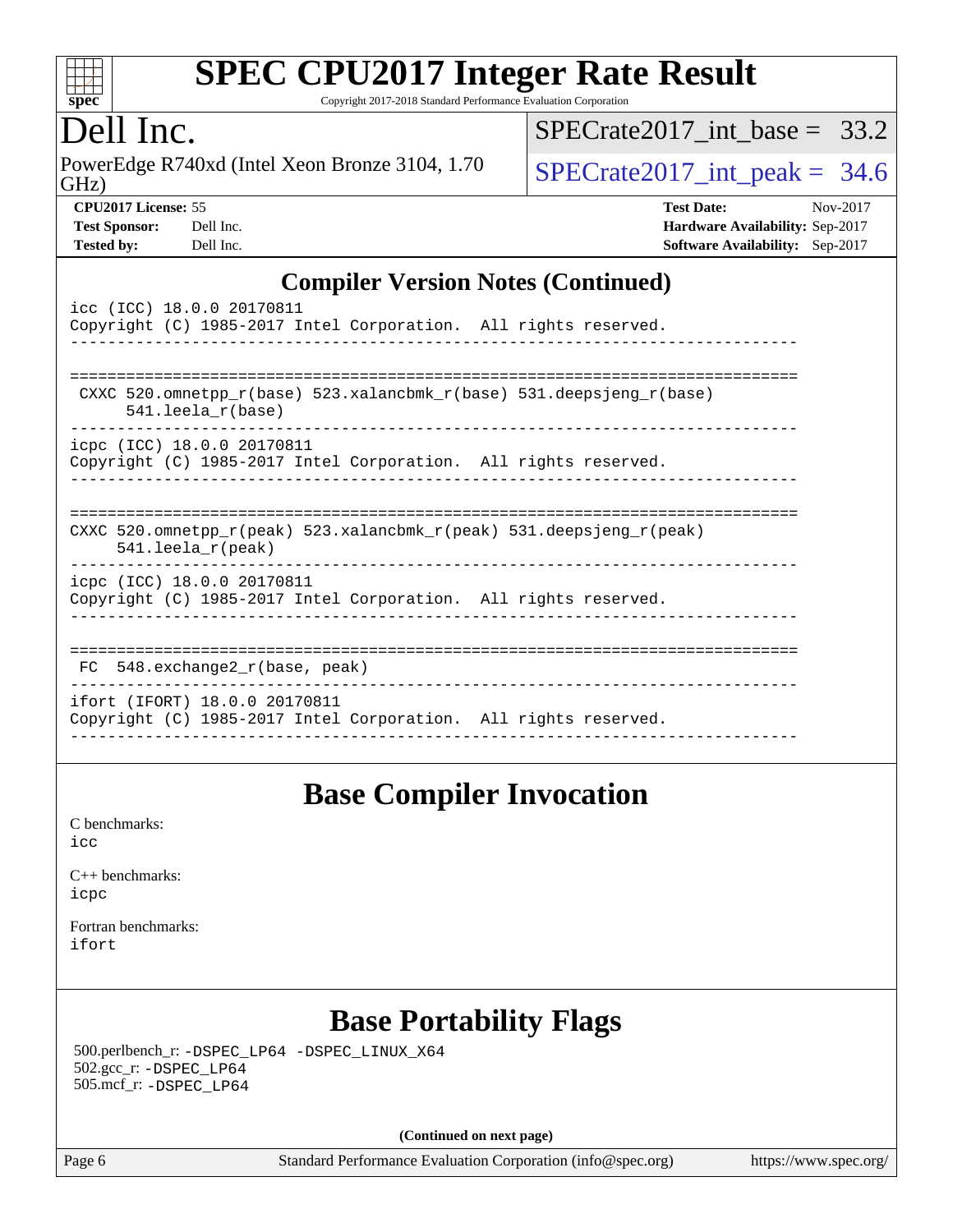

Copyright 2017-2018 Standard Performance Evaluation Corporation

### Dell Inc.

GHz) PowerEdge R740xd (Intel Xeon Bronze 3104, 1.70  $\big|$  SPECrate 2017 int peak = 34.6

SPECrate2017 int\_base =  $33.2$ 

**[CPU2017 License:](http://www.spec.org/auto/cpu2017/Docs/result-fields.html#CPU2017License)** 55 **[Test Date:](http://www.spec.org/auto/cpu2017/Docs/result-fields.html#TestDate)** Nov-2017 **[Test Sponsor:](http://www.spec.org/auto/cpu2017/Docs/result-fields.html#TestSponsor)** Dell Inc. **[Hardware Availability:](http://www.spec.org/auto/cpu2017/Docs/result-fields.html#HardwareAvailability)** Sep-2017 **[Tested by:](http://www.spec.org/auto/cpu2017/Docs/result-fields.html#Testedby)** Dell Inc. **[Software Availability:](http://www.spec.org/auto/cpu2017/Docs/result-fields.html#SoftwareAvailability)** Sep-2017

## **[Base Portability Flags \(Continued\)](http://www.spec.org/auto/cpu2017/Docs/result-fields.html#BasePortabilityFlags)**

 520.omnetpp\_r: [-DSPEC\\_LP64](http://www.spec.org/cpu2017/results/res2017q4/cpu2017-20171208-01401.flags.html#suite_basePORTABILITY520_omnetpp_r_DSPEC_LP64) 523.xalancbmk\_r: [-DSPEC\\_LP64](http://www.spec.org/cpu2017/results/res2017q4/cpu2017-20171208-01401.flags.html#suite_basePORTABILITY523_xalancbmk_r_DSPEC_LP64) [-DSPEC\\_LINUX](http://www.spec.org/cpu2017/results/res2017q4/cpu2017-20171208-01401.flags.html#b523.xalancbmk_r_baseCXXPORTABILITY_DSPEC_LINUX) 525.x264\_r: [-DSPEC\\_LP64](http://www.spec.org/cpu2017/results/res2017q4/cpu2017-20171208-01401.flags.html#suite_basePORTABILITY525_x264_r_DSPEC_LP64) 531.deepsjeng\_r: [-DSPEC\\_LP64](http://www.spec.org/cpu2017/results/res2017q4/cpu2017-20171208-01401.flags.html#suite_basePORTABILITY531_deepsjeng_r_DSPEC_LP64) 541.leela\_r: [-DSPEC\\_LP64](http://www.spec.org/cpu2017/results/res2017q4/cpu2017-20171208-01401.flags.html#suite_basePORTABILITY541_leela_r_DSPEC_LP64) 548.exchange2\_r: [-DSPEC\\_LP64](http://www.spec.org/cpu2017/results/res2017q4/cpu2017-20171208-01401.flags.html#suite_basePORTABILITY548_exchange2_r_DSPEC_LP64) 557.xz\_r: [-DSPEC\\_LP64](http://www.spec.org/cpu2017/results/res2017q4/cpu2017-20171208-01401.flags.html#suite_basePORTABILITY557_xz_r_DSPEC_LP64)

### **[Base Optimization Flags](http://www.spec.org/auto/cpu2017/Docs/result-fields.html#BaseOptimizationFlags)**

[C benchmarks](http://www.spec.org/auto/cpu2017/Docs/result-fields.html#Cbenchmarks):

[-Wl,-z,muldefs](http://www.spec.org/cpu2017/results/res2017q4/cpu2017-20171208-01401.flags.html#user_CCbase_link_force_multiple1_b4cbdb97b34bdee9ceefcfe54f4c8ea74255f0b02a4b23e853cdb0e18eb4525ac79b5a88067c842dd0ee6996c24547a27a4b99331201badda8798ef8a743f577) [-xCORE-AVX2](http://www.spec.org/cpu2017/results/res2017q4/cpu2017-20171208-01401.flags.html#user_CCbase_f-xCORE-AVX2) [-ipo](http://www.spec.org/cpu2017/results/res2017q4/cpu2017-20171208-01401.flags.html#user_CCbase_f-ipo) [-O3](http://www.spec.org/cpu2017/results/res2017q4/cpu2017-20171208-01401.flags.html#user_CCbase_f-O3) [-no-prec-div](http://www.spec.org/cpu2017/results/res2017q4/cpu2017-20171208-01401.flags.html#user_CCbase_f-no-prec-div) [-qopt-mem-layout-trans=3](http://www.spec.org/cpu2017/results/res2017q4/cpu2017-20171208-01401.flags.html#user_CCbase_f-qopt-mem-layout-trans_de80db37974c74b1f0e20d883f0b675c88c3b01e9d123adea9b28688d64333345fb62bc4a798493513fdb68f60282f9a726aa07f478b2f7113531aecce732043) [-L/usr/local/je5.0.1-64/lib](http://www.spec.org/cpu2017/results/res2017q4/cpu2017-20171208-01401.flags.html#user_CCbase_jemalloc_link_path64_4b10a636b7bce113509b17f3bd0d6226c5fb2346b9178c2d0232c14f04ab830f976640479e5c33dc2bcbbdad86ecfb6634cbbd4418746f06f368b512fced5394) [-ljemalloc](http://www.spec.org/cpu2017/results/res2017q4/cpu2017-20171208-01401.flags.html#user_CCbase_jemalloc_link_lib_d1249b907c500fa1c0672f44f562e3d0f79738ae9e3c4a9c376d49f265a04b9c99b167ecedbf6711b3085be911c67ff61f150a17b3472be731631ba4d0471706)

[C++ benchmarks:](http://www.spec.org/auto/cpu2017/Docs/result-fields.html#CXXbenchmarks)

```
-Wl,-z,muldefs -xCORE-AVX2 -ipo -O3 -no-prec-div
-qopt-mem-layout-trans=3 -L/usr/local/je5.0.1-64/lib -ljemalloc
```
[Fortran benchmarks](http://www.spec.org/auto/cpu2017/Docs/result-fields.html#Fortranbenchmarks):

[-Wl,-z,muldefs](http://www.spec.org/cpu2017/results/res2017q4/cpu2017-20171208-01401.flags.html#user_FCbase_link_force_multiple1_b4cbdb97b34bdee9ceefcfe54f4c8ea74255f0b02a4b23e853cdb0e18eb4525ac79b5a88067c842dd0ee6996c24547a27a4b99331201badda8798ef8a743f577) [-xCORE-AVX2](http://www.spec.org/cpu2017/results/res2017q4/cpu2017-20171208-01401.flags.html#user_FCbase_f-xCORE-AVX2) [-ipo](http://www.spec.org/cpu2017/results/res2017q4/cpu2017-20171208-01401.flags.html#user_FCbase_f-ipo) [-O3](http://www.spec.org/cpu2017/results/res2017q4/cpu2017-20171208-01401.flags.html#user_FCbase_f-O3) [-no-prec-div](http://www.spec.org/cpu2017/results/res2017q4/cpu2017-20171208-01401.flags.html#user_FCbase_f-no-prec-div) [-qopt-mem-layout-trans=3](http://www.spec.org/cpu2017/results/res2017q4/cpu2017-20171208-01401.flags.html#user_FCbase_f-qopt-mem-layout-trans_de80db37974c74b1f0e20d883f0b675c88c3b01e9d123adea9b28688d64333345fb62bc4a798493513fdb68f60282f9a726aa07f478b2f7113531aecce732043) [-nostandard-realloc-lhs](http://www.spec.org/cpu2017/results/res2017q4/cpu2017-20171208-01401.flags.html#user_FCbase_f_2003_std_realloc_82b4557e90729c0f113870c07e44d33d6f5a304b4f63d4c15d2d0f1fab99f5daaed73bdb9275d9ae411527f28b936061aa8b9c8f2d63842963b95c9dd6426b8a) [-align array32byte](http://www.spec.org/cpu2017/results/res2017q4/cpu2017-20171208-01401.flags.html#user_FCbase_align_array32byte_b982fe038af199962ba9a80c053b8342c548c85b40b8e86eb3cc33dee0d7986a4af373ac2d51c3f7cf710a18d62fdce2948f201cd044323541f22fc0fffc51b6) [-L/usr/local/je5.0.1-64/lib](http://www.spec.org/cpu2017/results/res2017q4/cpu2017-20171208-01401.flags.html#user_FCbase_jemalloc_link_path64_4b10a636b7bce113509b17f3bd0d6226c5fb2346b9178c2d0232c14f04ab830f976640479e5c33dc2bcbbdad86ecfb6634cbbd4418746f06f368b512fced5394) [-ljemalloc](http://www.spec.org/cpu2017/results/res2017q4/cpu2017-20171208-01401.flags.html#user_FCbase_jemalloc_link_lib_d1249b907c500fa1c0672f44f562e3d0f79738ae9e3c4a9c376d49f265a04b9c99b167ecedbf6711b3085be911c67ff61f150a17b3472be731631ba4d0471706)

### **[Base Other Flags](http://www.spec.org/auto/cpu2017/Docs/result-fields.html#BaseOtherFlags)**

[C benchmarks](http://www.spec.org/auto/cpu2017/Docs/result-fields.html#Cbenchmarks):  $-m64 - std = c11$  $-m64 - std = c11$ 

[C++ benchmarks:](http://www.spec.org/auto/cpu2017/Docs/result-fields.html#CXXbenchmarks) [-m64](http://www.spec.org/cpu2017/results/res2017q4/cpu2017-20171208-01401.flags.html#user_CXXbase_intel_intel64_18.0_af43caccfc8ded86e7699f2159af6efc7655f51387b94da716254467f3c01020a5059329e2569e4053f409e7c9202a7efc638f7a6d1ffb3f52dea4a3e31d82ab)

[Fortran benchmarks](http://www.spec.org/auto/cpu2017/Docs/result-fields.html#Fortranbenchmarks): [-m64](http://www.spec.org/cpu2017/results/res2017q4/cpu2017-20171208-01401.flags.html#user_FCbase_intel_intel64_18.0_af43caccfc8ded86e7699f2159af6efc7655f51387b94da716254467f3c01020a5059329e2569e4053f409e7c9202a7efc638f7a6d1ffb3f52dea4a3e31d82ab)

## **[Peak Compiler Invocation](http://www.spec.org/auto/cpu2017/Docs/result-fields.html#PeakCompilerInvocation)**

[C benchmarks](http://www.spec.org/auto/cpu2017/Docs/result-fields.html#Cbenchmarks): [icc](http://www.spec.org/cpu2017/results/res2017q4/cpu2017-20171208-01401.flags.html#user_CCpeak_intel_icc_18.0_66fc1ee009f7361af1fbd72ca7dcefbb700085f36577c54f309893dd4ec40d12360134090235512931783d35fd58c0460139e722d5067c5574d8eaf2b3e37e92)

**(Continued on next page)**

Page 7 Standard Performance Evaluation Corporation [\(info@spec.org\)](mailto:info@spec.org) <https://www.spec.org/>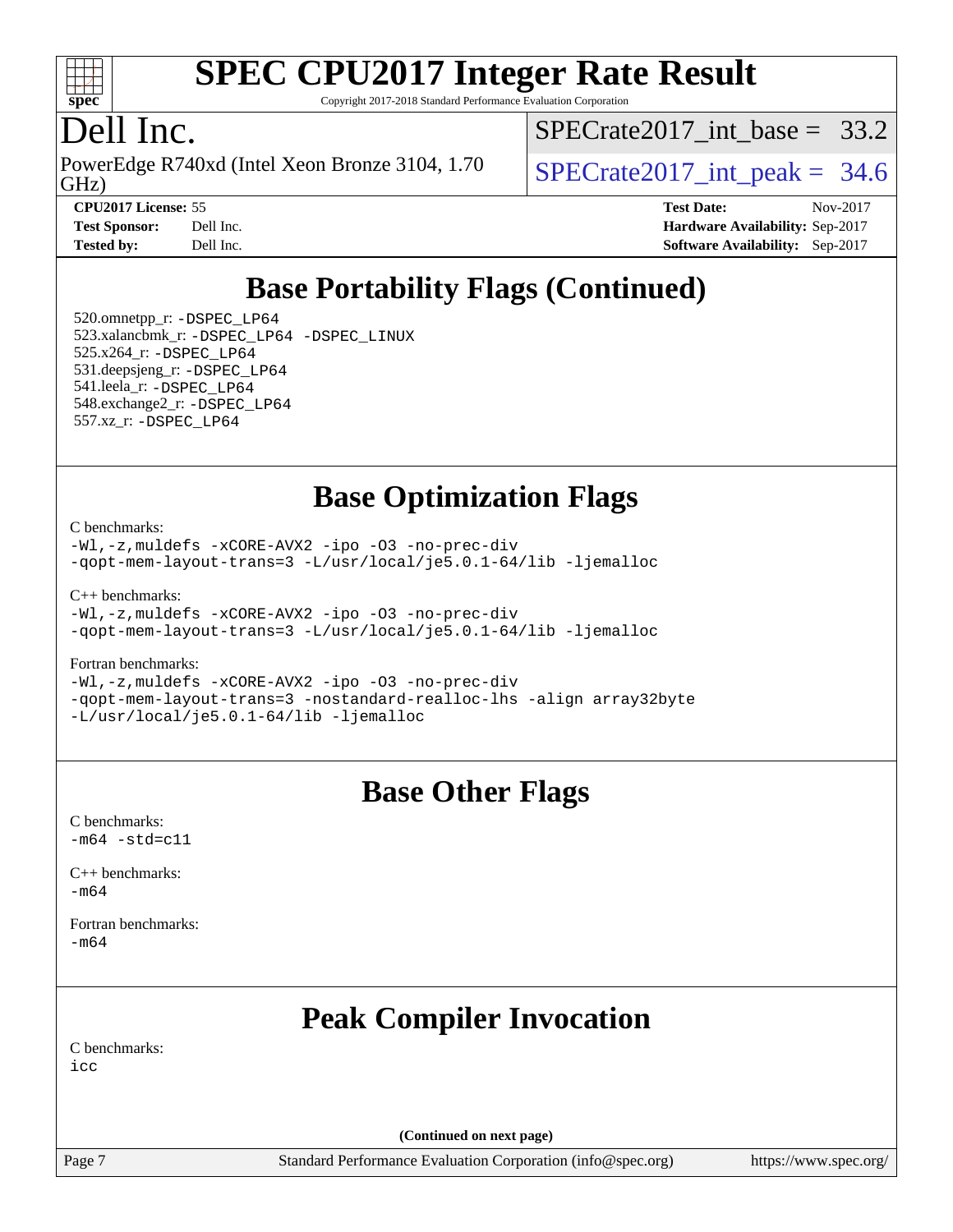

Copyright 2017-2018 Standard Performance Evaluation Corporation

### Dell Inc.

GHz) PowerEdge R740xd (Intel Xeon Bronze 3104, 1.70  $\big|$  SPECrate 2017 int peak = 34.6

SPECrate2017 int\_base =  $33.2$ 

**[CPU2017 License:](http://www.spec.org/auto/cpu2017/Docs/result-fields.html#CPU2017License)** 55 **[Test Date:](http://www.spec.org/auto/cpu2017/Docs/result-fields.html#TestDate)** Nov-2017

**[Test Sponsor:](http://www.spec.org/auto/cpu2017/Docs/result-fields.html#TestSponsor)** Dell Inc. **[Hardware Availability:](http://www.spec.org/auto/cpu2017/Docs/result-fields.html#HardwareAvailability)** Sep-2017 **[Tested by:](http://www.spec.org/auto/cpu2017/Docs/result-fields.html#Testedby)** Dell Inc. **[Software Availability:](http://www.spec.org/auto/cpu2017/Docs/result-fields.html#SoftwareAvailability)** Sep-2017

## **[Peak Compiler Invocation \(Continued\)](http://www.spec.org/auto/cpu2017/Docs/result-fields.html#PeakCompilerInvocation)**

[C++ benchmarks:](http://www.spec.org/auto/cpu2017/Docs/result-fields.html#CXXbenchmarks) [icpc](http://www.spec.org/cpu2017/results/res2017q4/cpu2017-20171208-01401.flags.html#user_CXXpeak_intel_icpc_18.0_c510b6838c7f56d33e37e94d029a35b4a7bccf4766a728ee175e80a419847e808290a9b78be685c44ab727ea267ec2f070ec5dc83b407c0218cded6866a35d07)

[Fortran benchmarks](http://www.spec.org/auto/cpu2017/Docs/result-fields.html#Fortranbenchmarks): [ifort](http://www.spec.org/cpu2017/results/res2017q4/cpu2017-20171208-01401.flags.html#user_FCpeak_intel_ifort_18.0_8111460550e3ca792625aed983ce982f94888b8b503583aa7ba2b8303487b4d8a21a13e7191a45c5fd58ff318f48f9492884d4413fa793fd88dd292cad7027ca)

### **[Peak Portability Flags](http://www.spec.org/auto/cpu2017/Docs/result-fields.html#PeakPortabilityFlags)**

 500.perlbench\_r: [-DSPEC\\_LP64](http://www.spec.org/cpu2017/results/res2017q4/cpu2017-20171208-01401.flags.html#b500.perlbench_r_peakPORTABILITY_DSPEC_LP64) [-DSPEC\\_LINUX\\_X64](http://www.spec.org/cpu2017/results/res2017q4/cpu2017-20171208-01401.flags.html#b500.perlbench_r_peakCPORTABILITY_DSPEC_LINUX_X64) 502.gcc\_r: [-D\\_FILE\\_OFFSET\\_BITS=64](http://www.spec.org/cpu2017/results/res2017q4/cpu2017-20171208-01401.flags.html#user_peakPORTABILITY502_gcc_r_file_offset_bits_64_5ae949a99b284ddf4e95728d47cb0843d81b2eb0e18bdfe74bbf0f61d0b064f4bda2f10ea5eb90e1dcab0e84dbc592acfc5018bc955c18609f94ddb8d550002c) 505.mcf\_r: [-DSPEC\\_LP64](http://www.spec.org/cpu2017/results/res2017q4/cpu2017-20171208-01401.flags.html#suite_peakPORTABILITY505_mcf_r_DSPEC_LP64) 520.omnetpp\_r: [-DSPEC\\_LP64](http://www.spec.org/cpu2017/results/res2017q4/cpu2017-20171208-01401.flags.html#suite_peakPORTABILITY520_omnetpp_r_DSPEC_LP64) 523.xalancbmk\_r: [-D\\_FILE\\_OFFSET\\_BITS=64](http://www.spec.org/cpu2017/results/res2017q4/cpu2017-20171208-01401.flags.html#user_peakPORTABILITY523_xalancbmk_r_file_offset_bits_64_5ae949a99b284ddf4e95728d47cb0843d81b2eb0e18bdfe74bbf0f61d0b064f4bda2f10ea5eb90e1dcab0e84dbc592acfc5018bc955c18609f94ddb8d550002c) [-DSPEC\\_LINUX](http://www.spec.org/cpu2017/results/res2017q4/cpu2017-20171208-01401.flags.html#b523.xalancbmk_r_peakCXXPORTABILITY_DSPEC_LINUX) 525.x264\_r: [-DSPEC\\_LP64](http://www.spec.org/cpu2017/results/res2017q4/cpu2017-20171208-01401.flags.html#suite_peakPORTABILITY525_x264_r_DSPEC_LP64) 531.deepsjeng\_r: [-DSPEC\\_LP64](http://www.spec.org/cpu2017/results/res2017q4/cpu2017-20171208-01401.flags.html#suite_peakPORTABILITY531_deepsjeng_r_DSPEC_LP64) 541.leela\_r: [-DSPEC\\_LP64](http://www.spec.org/cpu2017/results/res2017q4/cpu2017-20171208-01401.flags.html#suite_peakPORTABILITY541_leela_r_DSPEC_LP64) 548.exchange2\_r: [-DSPEC\\_LP64](http://www.spec.org/cpu2017/results/res2017q4/cpu2017-20171208-01401.flags.html#suite_peakPORTABILITY548_exchange2_r_DSPEC_LP64) 557.xz\_r: [-DSPEC\\_LP64](http://www.spec.org/cpu2017/results/res2017q4/cpu2017-20171208-01401.flags.html#suite_peakPORTABILITY557_xz_r_DSPEC_LP64)

### **[Peak Optimization Flags](http://www.spec.org/auto/cpu2017/Docs/result-fields.html#PeakOptimizationFlags)**

[C benchmarks](http://www.spec.org/auto/cpu2017/Docs/result-fields.html#Cbenchmarks):

 500.perlbench\_r: [-Wl,-z,muldefs](http://www.spec.org/cpu2017/results/res2017q4/cpu2017-20171208-01401.flags.html#user_peakEXTRA_LDFLAGS500_perlbench_r_link_force_multiple1_b4cbdb97b34bdee9ceefcfe54f4c8ea74255f0b02a4b23e853cdb0e18eb4525ac79b5a88067c842dd0ee6996c24547a27a4b99331201badda8798ef8a743f577) [-prof-gen](http://www.spec.org/cpu2017/results/res2017q4/cpu2017-20171208-01401.flags.html#user_peakPASS1_CFLAGSPASS1_LDFLAGS500_perlbench_r_prof_gen_5aa4926d6013ddb2a31985c654b3eb18169fc0c6952a63635c234f711e6e63dd76e94ad52365559451ec499a2cdb89e4dc58ba4c67ef54ca681ffbe1461d6b36)(pass 1) [-prof-use](http://www.spec.org/cpu2017/results/res2017q4/cpu2017-20171208-01401.flags.html#user_peakPASS2_CFLAGSPASS2_LDFLAGS500_perlbench_r_prof_use_1a21ceae95f36a2b53c25747139a6c16ca95bd9def2a207b4f0849963b97e94f5260e30a0c64f4bb623698870e679ca08317ef8150905d41bd88c6f78df73f19)(pass 2) [-ipo](http://www.spec.org/cpu2017/results/res2017q4/cpu2017-20171208-01401.flags.html#user_peakPASS1_COPTIMIZEPASS2_COPTIMIZE500_perlbench_r_f-ipo) [-xCORE-AVX2](http://www.spec.org/cpu2017/results/res2017q4/cpu2017-20171208-01401.flags.html#user_peakPASS2_COPTIMIZE500_perlbench_r_f-xCORE-AVX2) [-O3](http://www.spec.org/cpu2017/results/res2017q4/cpu2017-20171208-01401.flags.html#user_peakPASS1_COPTIMIZEPASS2_COPTIMIZE500_perlbench_r_f-O3) [-no-prec-div](http://www.spec.org/cpu2017/results/res2017q4/cpu2017-20171208-01401.flags.html#user_peakPASS1_COPTIMIZEPASS2_COPTIMIZE500_perlbench_r_f-no-prec-div) [-qopt-mem-layout-trans=3](http://www.spec.org/cpu2017/results/res2017q4/cpu2017-20171208-01401.flags.html#user_peakPASS1_COPTIMIZEPASS2_COPTIMIZE500_perlbench_r_f-qopt-mem-layout-trans_de80db37974c74b1f0e20d883f0b675c88c3b01e9d123adea9b28688d64333345fb62bc4a798493513fdb68f60282f9a726aa07f478b2f7113531aecce732043) [-fno-strict-overflow](http://www.spec.org/cpu2017/results/res2017q4/cpu2017-20171208-01401.flags.html#user_peakEXTRA_OPTIMIZE500_perlbench_r_f-fno-strict-overflow) [-L/usr/local/je5.0.1-64/lib](http://www.spec.org/cpu2017/results/res2017q4/cpu2017-20171208-01401.flags.html#user_peakEXTRA_LIBS500_perlbench_r_jemalloc_link_path64_4b10a636b7bce113509b17f3bd0d6226c5fb2346b9178c2d0232c14f04ab830f976640479e5c33dc2bcbbdad86ecfb6634cbbd4418746f06f368b512fced5394) [-ljemalloc](http://www.spec.org/cpu2017/results/res2017q4/cpu2017-20171208-01401.flags.html#user_peakEXTRA_LIBS500_perlbench_r_jemalloc_link_lib_d1249b907c500fa1c0672f44f562e3d0f79738ae9e3c4a9c376d49f265a04b9c99b167ecedbf6711b3085be911c67ff61f150a17b3472be731631ba4d0471706) 502.gcc\_r: [-L/opt/intel/compilers\\_and\\_libraries\\_2018/linux/lib/ia32](http://www.spec.org/cpu2017/results/res2017q4/cpu2017-20171208-01401.flags.html#user_peakCCLD502_gcc_r_Enable-32bit-runtime_af243bdb1d79e4c7a4f720bf8275e627de2ecd461de63307bc14cef0633fde3cd7bb2facb32dcc8be9566045fb55d40ce2b72b725f73827aa7833441b71b9343) [-Wl,-z,muldefs](http://www.spec.org/cpu2017/results/res2017q4/cpu2017-20171208-01401.flags.html#user_peakEXTRA_LDFLAGS502_gcc_r_link_force_multiple1_b4cbdb97b34bdee9ceefcfe54f4c8ea74255f0b02a4b23e853cdb0e18eb4525ac79b5a88067c842dd0ee6996c24547a27a4b99331201badda8798ef8a743f577) [-prof-gen](http://www.spec.org/cpu2017/results/res2017q4/cpu2017-20171208-01401.flags.html#user_peakPASS1_CFLAGSPASS1_LDFLAGS502_gcc_r_prof_gen_5aa4926d6013ddb2a31985c654b3eb18169fc0c6952a63635c234f711e6e63dd76e94ad52365559451ec499a2cdb89e4dc58ba4c67ef54ca681ffbe1461d6b36)(pass 1) [-prof-use](http://www.spec.org/cpu2017/results/res2017q4/cpu2017-20171208-01401.flags.html#user_peakPASS2_CFLAGSPASS2_LDFLAGS502_gcc_r_prof_use_1a21ceae95f36a2b53c25747139a6c16ca95bd9def2a207b4f0849963b97e94f5260e30a0c64f4bb623698870e679ca08317ef8150905d41bd88c6f78df73f19)(pass 2) [-ipo](http://www.spec.org/cpu2017/results/res2017q4/cpu2017-20171208-01401.flags.html#user_peakPASS1_COPTIMIZEPASS2_COPTIMIZE502_gcc_r_f-ipo) [-xCORE-AVX2](http://www.spec.org/cpu2017/results/res2017q4/cpu2017-20171208-01401.flags.html#user_peakPASS2_COPTIMIZE502_gcc_r_f-xCORE-AVX2) [-O3](http://www.spec.org/cpu2017/results/res2017q4/cpu2017-20171208-01401.flags.html#user_peakPASS1_COPTIMIZEPASS2_COPTIMIZE502_gcc_r_f-O3) [-no-prec-div](http://www.spec.org/cpu2017/results/res2017q4/cpu2017-20171208-01401.flags.html#user_peakPASS1_COPTIMIZEPASS2_COPTIMIZE502_gcc_r_f-no-prec-div) [-qopt-mem-layout-trans=3](http://www.spec.org/cpu2017/results/res2017q4/cpu2017-20171208-01401.flags.html#user_peakPASS1_COPTIMIZEPASS2_COPTIMIZE502_gcc_r_f-qopt-mem-layout-trans_de80db37974c74b1f0e20d883f0b675c88c3b01e9d123adea9b28688d64333345fb62bc4a798493513fdb68f60282f9a726aa07f478b2f7113531aecce732043) [-L/usr/local/je5.0.1-32/lib](http://www.spec.org/cpu2017/results/res2017q4/cpu2017-20171208-01401.flags.html#user_peakEXTRA_LIBS502_gcc_r_jemalloc_link_path32_e29f22e8e6c17053bbc6a0971f5a9c01a601a06bb1a59df2084b77a2fe0a2995b64fd4256feaeea39eeba3aae142e96e2b2b0a28974019c0c0c88139a84f900a) [-ljemalloc](http://www.spec.org/cpu2017/results/res2017q4/cpu2017-20171208-01401.flags.html#user_peakEXTRA_LIBS502_gcc_r_jemalloc_link_lib_d1249b907c500fa1c0672f44f562e3d0f79738ae9e3c4a9c376d49f265a04b9c99b167ecedbf6711b3085be911c67ff61f150a17b3472be731631ba4d0471706) 505.mcf\_r: [-Wl,-z,muldefs](http://www.spec.org/cpu2017/results/res2017q4/cpu2017-20171208-01401.flags.html#user_peakEXTRA_LDFLAGS505_mcf_r_link_force_multiple1_b4cbdb97b34bdee9ceefcfe54f4c8ea74255f0b02a4b23e853cdb0e18eb4525ac79b5a88067c842dd0ee6996c24547a27a4b99331201badda8798ef8a743f577) [-xCORE-AVX2](http://www.spec.org/cpu2017/results/res2017q4/cpu2017-20171208-01401.flags.html#user_peakCOPTIMIZE505_mcf_r_f-xCORE-AVX2) [-ipo](http://www.spec.org/cpu2017/results/res2017q4/cpu2017-20171208-01401.flags.html#user_peakCOPTIMIZE505_mcf_r_f-ipo) [-O3](http://www.spec.org/cpu2017/results/res2017q4/cpu2017-20171208-01401.flags.html#user_peakCOPTIMIZE505_mcf_r_f-O3) [-no-prec-div](http://www.spec.org/cpu2017/results/res2017q4/cpu2017-20171208-01401.flags.html#user_peakCOPTIMIZE505_mcf_r_f-no-prec-div) [-qopt-mem-layout-trans=3](http://www.spec.org/cpu2017/results/res2017q4/cpu2017-20171208-01401.flags.html#user_peakCOPTIMIZE505_mcf_r_f-qopt-mem-layout-trans_de80db37974c74b1f0e20d883f0b675c88c3b01e9d123adea9b28688d64333345fb62bc4a798493513fdb68f60282f9a726aa07f478b2f7113531aecce732043) [-L/usr/local/je5.0.1-64/lib](http://www.spec.org/cpu2017/results/res2017q4/cpu2017-20171208-01401.flags.html#user_peakEXTRA_LIBS505_mcf_r_jemalloc_link_path64_4b10a636b7bce113509b17f3bd0d6226c5fb2346b9178c2d0232c14f04ab830f976640479e5c33dc2bcbbdad86ecfb6634cbbd4418746f06f368b512fced5394) [-ljemalloc](http://www.spec.org/cpu2017/results/res2017q4/cpu2017-20171208-01401.flags.html#user_peakEXTRA_LIBS505_mcf_r_jemalloc_link_lib_d1249b907c500fa1c0672f44f562e3d0f79738ae9e3c4a9c376d49f265a04b9c99b167ecedbf6711b3085be911c67ff61f150a17b3472be731631ba4d0471706) 525.x264\_r: [-Wl,-z,muldefs](http://www.spec.org/cpu2017/results/res2017q4/cpu2017-20171208-01401.flags.html#user_peakEXTRA_LDFLAGS525_x264_r_link_force_multiple1_b4cbdb97b34bdee9ceefcfe54f4c8ea74255f0b02a4b23e853cdb0e18eb4525ac79b5a88067c842dd0ee6996c24547a27a4b99331201badda8798ef8a743f577) [-xCORE-AVX2](http://www.spec.org/cpu2017/results/res2017q4/cpu2017-20171208-01401.flags.html#user_peakCOPTIMIZE525_x264_r_f-xCORE-AVX2) [-ipo](http://www.spec.org/cpu2017/results/res2017q4/cpu2017-20171208-01401.flags.html#user_peakCOPTIMIZE525_x264_r_f-ipo) [-O3](http://www.spec.org/cpu2017/results/res2017q4/cpu2017-20171208-01401.flags.html#user_peakCOPTIMIZE525_x264_r_f-O3) [-no-prec-div](http://www.spec.org/cpu2017/results/res2017q4/cpu2017-20171208-01401.flags.html#user_peakCOPTIMIZE525_x264_r_f-no-prec-div) [-qopt-mem-layout-trans=3](http://www.spec.org/cpu2017/results/res2017q4/cpu2017-20171208-01401.flags.html#user_peakCOPTIMIZE525_x264_r_f-qopt-mem-layout-trans_de80db37974c74b1f0e20d883f0b675c88c3b01e9d123adea9b28688d64333345fb62bc4a798493513fdb68f60282f9a726aa07f478b2f7113531aecce732043) [-fno-alias](http://www.spec.org/cpu2017/results/res2017q4/cpu2017-20171208-01401.flags.html#user_peakEXTRA_OPTIMIZE525_x264_r_f-no-alias_77dbac10d91cbfe898fbf4a29d1b29b694089caa623bdd1baccc9957d4edbe8d106c0b357e2748a65b44fc9e83d78098bb898077f3fe92f9faf24f7bd4a07ed7) [-L/usr/local/je5.0.1-64/lib](http://www.spec.org/cpu2017/results/res2017q4/cpu2017-20171208-01401.flags.html#user_peakEXTRA_LIBS525_x264_r_jemalloc_link_path64_4b10a636b7bce113509b17f3bd0d6226c5fb2346b9178c2d0232c14f04ab830f976640479e5c33dc2bcbbdad86ecfb6634cbbd4418746f06f368b512fced5394) [-ljemalloc](http://www.spec.org/cpu2017/results/res2017q4/cpu2017-20171208-01401.flags.html#user_peakEXTRA_LIBS525_x264_r_jemalloc_link_lib_d1249b907c500fa1c0672f44f562e3d0f79738ae9e3c4a9c376d49f265a04b9c99b167ecedbf6711b3085be911c67ff61f150a17b3472be731631ba4d0471706)

**(Continued on next page)**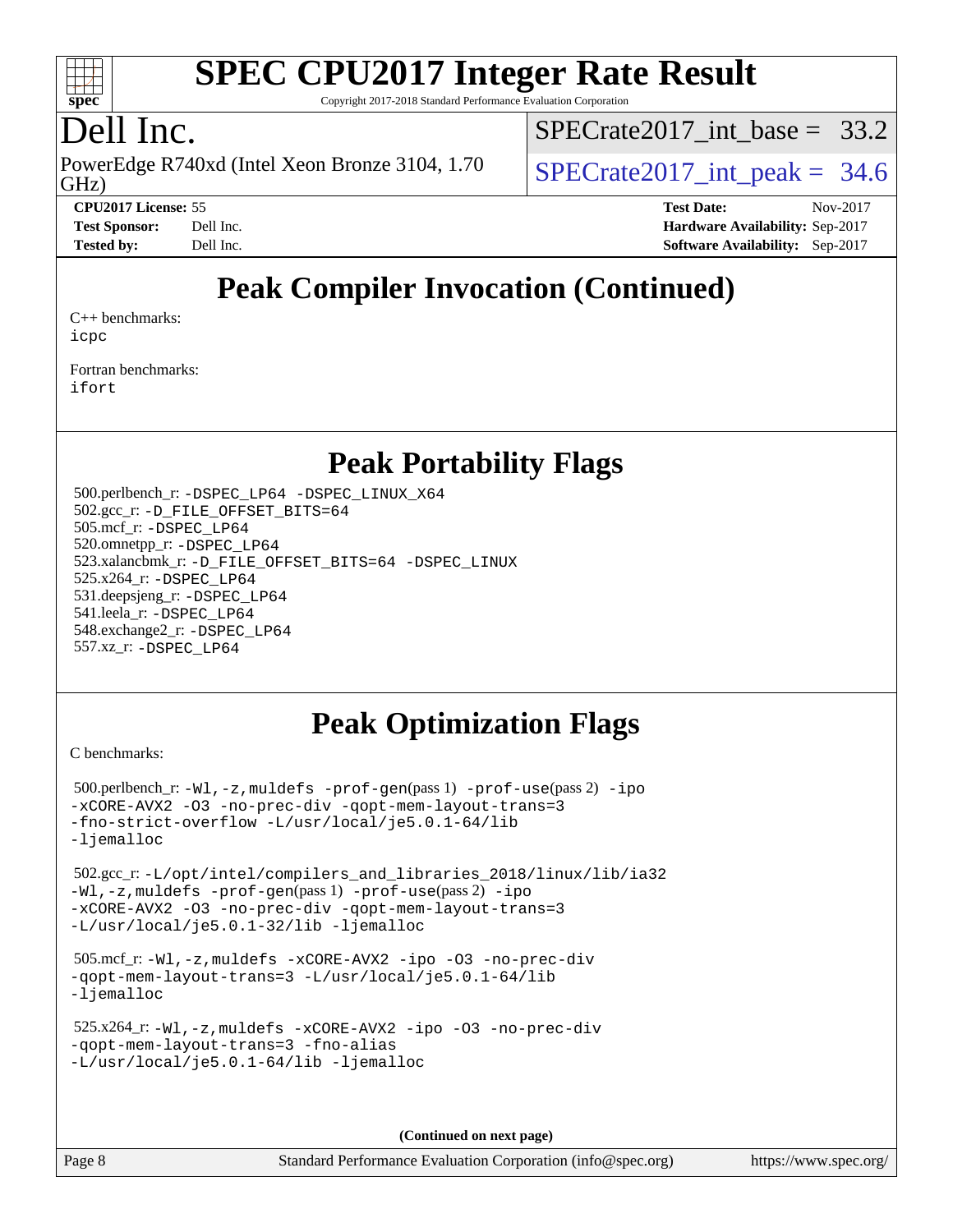

Copyright 2017-2018 Standard Performance Evaluation Corporation

### Dell Inc.

GHz) PowerEdge R740xd (Intel Xeon Bronze 3104, 1.70  $\big|$  SPECrate 2017 int peak = 34.6

SPECrate2017 int\_base =  $33.2$ 

**[CPU2017 License:](http://www.spec.org/auto/cpu2017/Docs/result-fields.html#CPU2017License)** 55 **[Test Date:](http://www.spec.org/auto/cpu2017/Docs/result-fields.html#TestDate)** Nov-2017 **[Test Sponsor:](http://www.spec.org/auto/cpu2017/Docs/result-fields.html#TestSponsor)** Dell Inc. **[Hardware Availability:](http://www.spec.org/auto/cpu2017/Docs/result-fields.html#HardwareAvailability)** Sep-2017 **[Tested by:](http://www.spec.org/auto/cpu2017/Docs/result-fields.html#Testedby)** Dell Inc. **[Software Availability:](http://www.spec.org/auto/cpu2017/Docs/result-fields.html#SoftwareAvailability)** Sep-2017

# **[Peak Optimization Flags \(Continued\)](http://www.spec.org/auto/cpu2017/Docs/result-fields.html#PeakOptimizationFlags)**

557.xz\_r: Same as 505.mcf\_r

[C++ benchmarks:](http://www.spec.org/auto/cpu2017/Docs/result-fields.html#CXXbenchmarks)

 520.omnetpp\_r: [-Wl,-z,muldefs](http://www.spec.org/cpu2017/results/res2017q4/cpu2017-20171208-01401.flags.html#user_peakEXTRA_LDFLAGS520_omnetpp_r_link_force_multiple1_b4cbdb97b34bdee9ceefcfe54f4c8ea74255f0b02a4b23e853cdb0e18eb4525ac79b5a88067c842dd0ee6996c24547a27a4b99331201badda8798ef8a743f577) [-prof-gen](http://www.spec.org/cpu2017/results/res2017q4/cpu2017-20171208-01401.flags.html#user_peakPASS1_CXXFLAGSPASS1_LDFLAGS520_omnetpp_r_prof_gen_5aa4926d6013ddb2a31985c654b3eb18169fc0c6952a63635c234f711e6e63dd76e94ad52365559451ec499a2cdb89e4dc58ba4c67ef54ca681ffbe1461d6b36)(pass 1) [-prof-use](http://www.spec.org/cpu2017/results/res2017q4/cpu2017-20171208-01401.flags.html#user_peakPASS2_CXXFLAGSPASS2_LDFLAGS520_omnetpp_r_prof_use_1a21ceae95f36a2b53c25747139a6c16ca95bd9def2a207b4f0849963b97e94f5260e30a0c64f4bb623698870e679ca08317ef8150905d41bd88c6f78df73f19)(pass 2) [-ipo](http://www.spec.org/cpu2017/results/res2017q4/cpu2017-20171208-01401.flags.html#user_peakPASS1_CXXOPTIMIZEPASS2_CXXOPTIMIZE520_omnetpp_r_f-ipo) [-xCORE-AVX2](http://www.spec.org/cpu2017/results/res2017q4/cpu2017-20171208-01401.flags.html#user_peakPASS2_CXXOPTIMIZE520_omnetpp_r_f-xCORE-AVX2) [-O3](http://www.spec.org/cpu2017/results/res2017q4/cpu2017-20171208-01401.flags.html#user_peakPASS1_CXXOPTIMIZEPASS2_CXXOPTIMIZE520_omnetpp_r_f-O3) [-no-prec-div](http://www.spec.org/cpu2017/results/res2017q4/cpu2017-20171208-01401.flags.html#user_peakPASS1_CXXOPTIMIZEPASS2_CXXOPTIMIZE520_omnetpp_r_f-no-prec-div) [-qopt-mem-layout-trans=3](http://www.spec.org/cpu2017/results/res2017q4/cpu2017-20171208-01401.flags.html#user_peakPASS1_CXXOPTIMIZEPASS2_CXXOPTIMIZE520_omnetpp_r_f-qopt-mem-layout-trans_de80db37974c74b1f0e20d883f0b675c88c3b01e9d123adea9b28688d64333345fb62bc4a798493513fdb68f60282f9a726aa07f478b2f7113531aecce732043) [-L/usr/local/je5.0.1-64/lib](http://www.spec.org/cpu2017/results/res2017q4/cpu2017-20171208-01401.flags.html#user_peakEXTRA_LIBS520_omnetpp_r_jemalloc_link_path64_4b10a636b7bce113509b17f3bd0d6226c5fb2346b9178c2d0232c14f04ab830f976640479e5c33dc2bcbbdad86ecfb6634cbbd4418746f06f368b512fced5394) [-ljemalloc](http://www.spec.org/cpu2017/results/res2017q4/cpu2017-20171208-01401.flags.html#user_peakEXTRA_LIBS520_omnetpp_r_jemalloc_link_lib_d1249b907c500fa1c0672f44f562e3d0f79738ae9e3c4a9c376d49f265a04b9c99b167ecedbf6711b3085be911c67ff61f150a17b3472be731631ba4d0471706)

 523.xalancbmk\_r: [-L/opt/intel/compilers\\_and\\_libraries\\_2018/linux/lib/ia32](http://www.spec.org/cpu2017/results/res2017q4/cpu2017-20171208-01401.flags.html#user_peakCXXLD523_xalancbmk_r_Enable-32bit-runtime_af243bdb1d79e4c7a4f720bf8275e627de2ecd461de63307bc14cef0633fde3cd7bb2facb32dcc8be9566045fb55d40ce2b72b725f73827aa7833441b71b9343) [-Wl,-z,muldefs](http://www.spec.org/cpu2017/results/res2017q4/cpu2017-20171208-01401.flags.html#user_peakEXTRA_LDFLAGS523_xalancbmk_r_link_force_multiple1_b4cbdb97b34bdee9ceefcfe54f4c8ea74255f0b02a4b23e853cdb0e18eb4525ac79b5a88067c842dd0ee6996c24547a27a4b99331201badda8798ef8a743f577) [-prof-gen](http://www.spec.org/cpu2017/results/res2017q4/cpu2017-20171208-01401.flags.html#user_peakPASS1_CXXFLAGSPASS1_LDFLAGS523_xalancbmk_r_prof_gen_5aa4926d6013ddb2a31985c654b3eb18169fc0c6952a63635c234f711e6e63dd76e94ad52365559451ec499a2cdb89e4dc58ba4c67ef54ca681ffbe1461d6b36)(pass 1) [-prof-use](http://www.spec.org/cpu2017/results/res2017q4/cpu2017-20171208-01401.flags.html#user_peakPASS2_CXXFLAGSPASS2_LDFLAGS523_xalancbmk_r_prof_use_1a21ceae95f36a2b53c25747139a6c16ca95bd9def2a207b4f0849963b97e94f5260e30a0c64f4bb623698870e679ca08317ef8150905d41bd88c6f78df73f19)(pass 2) [-ipo](http://www.spec.org/cpu2017/results/res2017q4/cpu2017-20171208-01401.flags.html#user_peakPASS1_CXXOPTIMIZEPASS2_CXXOPTIMIZE523_xalancbmk_r_f-ipo) [-xCORE-AVX2](http://www.spec.org/cpu2017/results/res2017q4/cpu2017-20171208-01401.flags.html#user_peakPASS2_CXXOPTIMIZE523_xalancbmk_r_f-xCORE-AVX2) [-O3](http://www.spec.org/cpu2017/results/res2017q4/cpu2017-20171208-01401.flags.html#user_peakPASS1_CXXOPTIMIZEPASS2_CXXOPTIMIZE523_xalancbmk_r_f-O3) [-no-prec-div](http://www.spec.org/cpu2017/results/res2017q4/cpu2017-20171208-01401.flags.html#user_peakPASS1_CXXOPTIMIZEPASS2_CXXOPTIMIZE523_xalancbmk_r_f-no-prec-div) [-qopt-mem-layout-trans=3](http://www.spec.org/cpu2017/results/res2017q4/cpu2017-20171208-01401.flags.html#user_peakPASS1_CXXOPTIMIZEPASS2_CXXOPTIMIZE523_xalancbmk_r_f-qopt-mem-layout-trans_de80db37974c74b1f0e20d883f0b675c88c3b01e9d123adea9b28688d64333345fb62bc4a798493513fdb68f60282f9a726aa07f478b2f7113531aecce732043) [-L/usr/local/je5.0.1-32/lib](http://www.spec.org/cpu2017/results/res2017q4/cpu2017-20171208-01401.flags.html#user_peakEXTRA_LIBS523_xalancbmk_r_jemalloc_link_path32_e29f22e8e6c17053bbc6a0971f5a9c01a601a06bb1a59df2084b77a2fe0a2995b64fd4256feaeea39eeba3aae142e96e2b2b0a28974019c0c0c88139a84f900a) [-ljemalloc](http://www.spec.org/cpu2017/results/res2017q4/cpu2017-20171208-01401.flags.html#user_peakEXTRA_LIBS523_xalancbmk_r_jemalloc_link_lib_d1249b907c500fa1c0672f44f562e3d0f79738ae9e3c4a9c376d49f265a04b9c99b167ecedbf6711b3085be911c67ff61f150a17b3472be731631ba4d0471706)

531.deepsjeng\_r: Same as 520.omnetpp\_r

541.leela\_r: Same as 520.omnetpp\_r

[Fortran benchmarks](http://www.spec.org/auto/cpu2017/Docs/result-fields.html#Fortranbenchmarks): [-Wl,-z,muldefs](http://www.spec.org/cpu2017/results/res2017q4/cpu2017-20171208-01401.flags.html#user_FCpeak_link_force_multiple1_b4cbdb97b34bdee9ceefcfe54f4c8ea74255f0b02a4b23e853cdb0e18eb4525ac79b5a88067c842dd0ee6996c24547a27a4b99331201badda8798ef8a743f577) [-xCORE-AVX2](http://www.spec.org/cpu2017/results/res2017q4/cpu2017-20171208-01401.flags.html#user_FCpeak_f-xCORE-AVX2) [-ipo](http://www.spec.org/cpu2017/results/res2017q4/cpu2017-20171208-01401.flags.html#user_FCpeak_f-ipo) [-O3](http://www.spec.org/cpu2017/results/res2017q4/cpu2017-20171208-01401.flags.html#user_FCpeak_f-O3) [-no-prec-div](http://www.spec.org/cpu2017/results/res2017q4/cpu2017-20171208-01401.flags.html#user_FCpeak_f-no-prec-div) [-qopt-mem-layout-trans=3](http://www.spec.org/cpu2017/results/res2017q4/cpu2017-20171208-01401.flags.html#user_FCpeak_f-qopt-mem-layout-trans_de80db37974c74b1f0e20d883f0b675c88c3b01e9d123adea9b28688d64333345fb62bc4a798493513fdb68f60282f9a726aa07f478b2f7113531aecce732043) [-nostandard-realloc-lhs](http://www.spec.org/cpu2017/results/res2017q4/cpu2017-20171208-01401.flags.html#user_FCpeak_f_2003_std_realloc_82b4557e90729c0f113870c07e44d33d6f5a304b4f63d4c15d2d0f1fab99f5daaed73bdb9275d9ae411527f28b936061aa8b9c8f2d63842963b95c9dd6426b8a) [-align array32byte](http://www.spec.org/cpu2017/results/res2017q4/cpu2017-20171208-01401.flags.html#user_FCpeak_align_array32byte_b982fe038af199962ba9a80c053b8342c548c85b40b8e86eb3cc33dee0d7986a4af373ac2d51c3f7cf710a18d62fdce2948f201cd044323541f22fc0fffc51b6) [-L/usr/local/je5.0.1-64/lib](http://www.spec.org/cpu2017/results/res2017q4/cpu2017-20171208-01401.flags.html#user_FCpeak_jemalloc_link_path64_4b10a636b7bce113509b17f3bd0d6226c5fb2346b9178c2d0232c14f04ab830f976640479e5c33dc2bcbbdad86ecfb6634cbbd4418746f06f368b512fced5394) [-ljemalloc](http://www.spec.org/cpu2017/results/res2017q4/cpu2017-20171208-01401.flags.html#user_FCpeak_jemalloc_link_lib_d1249b907c500fa1c0672f44f562e3d0f79738ae9e3c4a9c376d49f265a04b9c99b167ecedbf6711b3085be911c67ff61f150a17b3472be731631ba4d0471706)

### **[Peak Other Flags](http://www.spec.org/auto/cpu2017/Docs/result-fields.html#PeakOtherFlags)**

[C benchmarks \(except as noted below\)](http://www.spec.org/auto/cpu2017/Docs/result-fields.html#Cbenchmarksexceptasnotedbelow):  $-m64 - std = c11$  $-m64 - std = c11$ 

502.gcc\_r: [-m32](http://www.spec.org/cpu2017/results/res2017q4/cpu2017-20171208-01401.flags.html#user_peakCCLD502_gcc_r_intel_ia32_18.0_2666f1173eb60787016b673bfe1358e27016ef7649ea4884b7bc6187fd89dc221d14632e22638cde1c647a518de97358ab15d4ad098ee4e19a8b28d0c25e14bf) [-std=c11](http://www.spec.org/cpu2017/results/res2017q4/cpu2017-20171208-01401.flags.html#user_peakCCLD502_gcc_r_intel_compiler_c11_mode_0e1c27790398a4642dfca32ffe6c27b5796f9c2d2676156f2e42c9c44eaad0c049b1cdb667a270c34d979996257aeb8fc440bfb01818dbc9357bd9d174cb8524)

[C++ benchmarks \(except as noted below\):](http://www.spec.org/auto/cpu2017/Docs/result-fields.html#CXXbenchmarksexceptasnotedbelow) [-m64](http://www.spec.org/cpu2017/results/res2017q4/cpu2017-20171208-01401.flags.html#user_CXXpeak_intel_intel64_18.0_af43caccfc8ded86e7699f2159af6efc7655f51387b94da716254467f3c01020a5059329e2569e4053f409e7c9202a7efc638f7a6d1ffb3f52dea4a3e31d82ab)

523.xalancbmk $r: -m32$  $r: -m32$ 

[Fortran benchmarks](http://www.spec.org/auto/cpu2017/Docs/result-fields.html#Fortranbenchmarks): [-m64](http://www.spec.org/cpu2017/results/res2017q4/cpu2017-20171208-01401.flags.html#user_FCpeak_intel_intel64_18.0_af43caccfc8ded86e7699f2159af6efc7655f51387b94da716254467f3c01020a5059329e2569e4053f409e7c9202a7efc638f7a6d1ffb3f52dea4a3e31d82ab)

The flags files that were used to format this result can be browsed at

```
http://www.spec.org/cpu2017/flags/Intel-ic18.0-official-linux64.2017-10-19.html
http://www.spec.org/cpu2017/flags/Dell-Platform-Flags-PowerEdge14G-revC.html
```